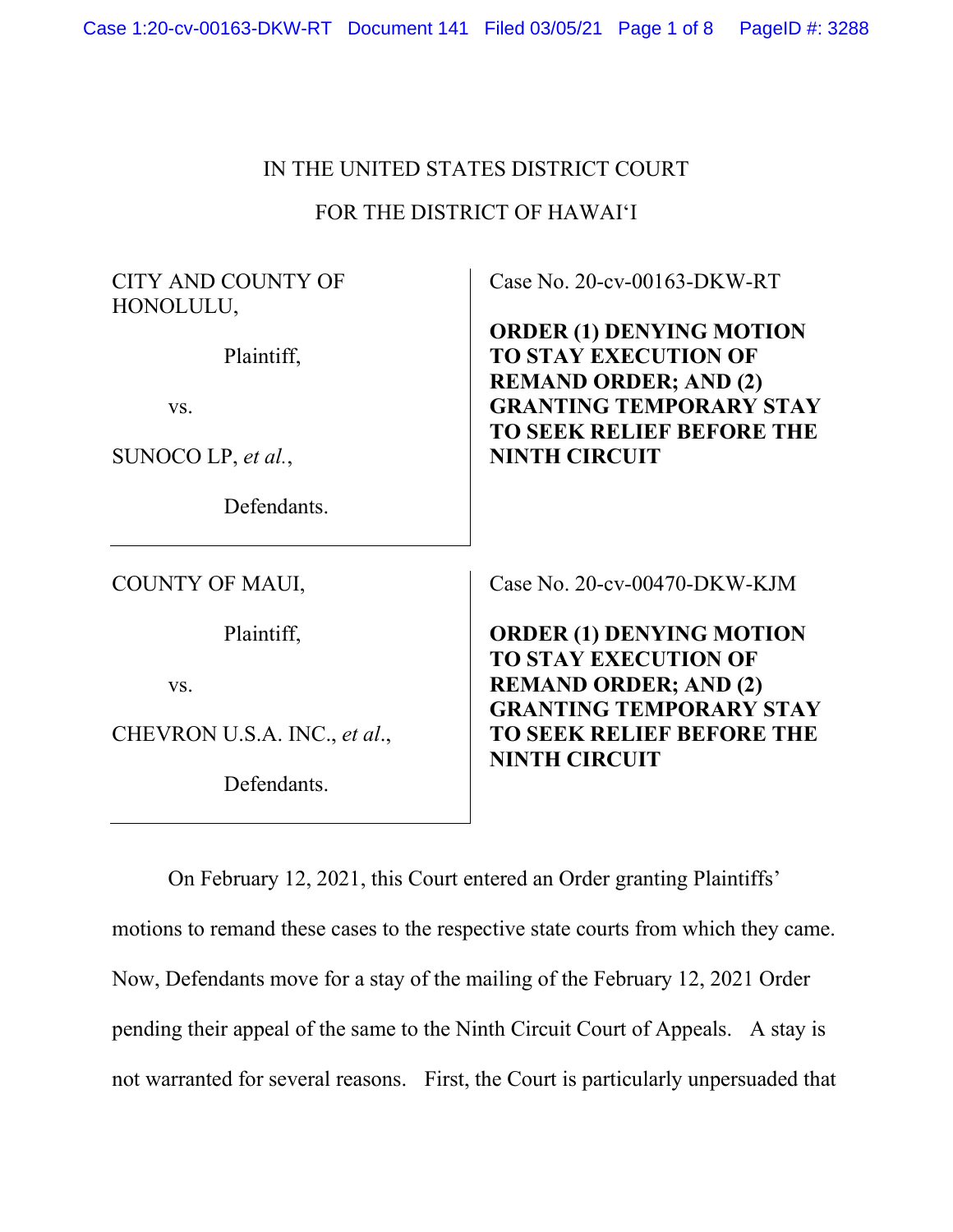Defendants have made a strong showing of likely success on appeal or that serious legal questions exist. Second, the Court is equally unmoved that Defendants will suffer any injury from remanding these cases forthwith, given that Defendants rely entirely on speculative purported injuries that may never occur. Accordingly, as set forth below, the motions to stay, Dkt. No. 133 & Dkt. No.  $103^*$ , are DENIED. Notwithstanding this denial, the Court grants Defendants' request for a "temporary" stay to explore if the Ninth Circuit sees it any differently.

#### **RELEVANT PROCEDURAL BACKGROUND**

As mentioned, on February 12, 2021, this Court entered an Order granting Plaintiffs' motions to remand and instructed the Clerk of Court to mail a certified copy of that Order to the relevant State Circuit Courts from which they came. Dkt. No. 128, Dkt. No. 99\*. After entry of the Order, but before mailing of the certified copy occurred, the Court received a letter from certain Defendants asking that the certified copies not be sent, pending a motion to stay that Defendants intended to file. Dkt. No. 129, Dkt. No. 100\*. Upon review of the letter, the Court elected to delay mailing of the certified copies of the February 12, 2021 Order, pending receipt of, and decision on, briefing related to any motion to stay. Dkt. No. 130, Dkt. No. 101\*. The Court has now received Defendants' motion to stay and related briefs. Dkt. Nos. 133, 137; Dkt. Nos. 103\*, 107\*. This Order follows.

<sup>&</sup>lt;sup>1</sup>References to Dkt. No. \_\_ shall be to filings in No. 20-cv-163. References to Dkt. No. \_\_\* shall be to filings in No. 20-cv-470.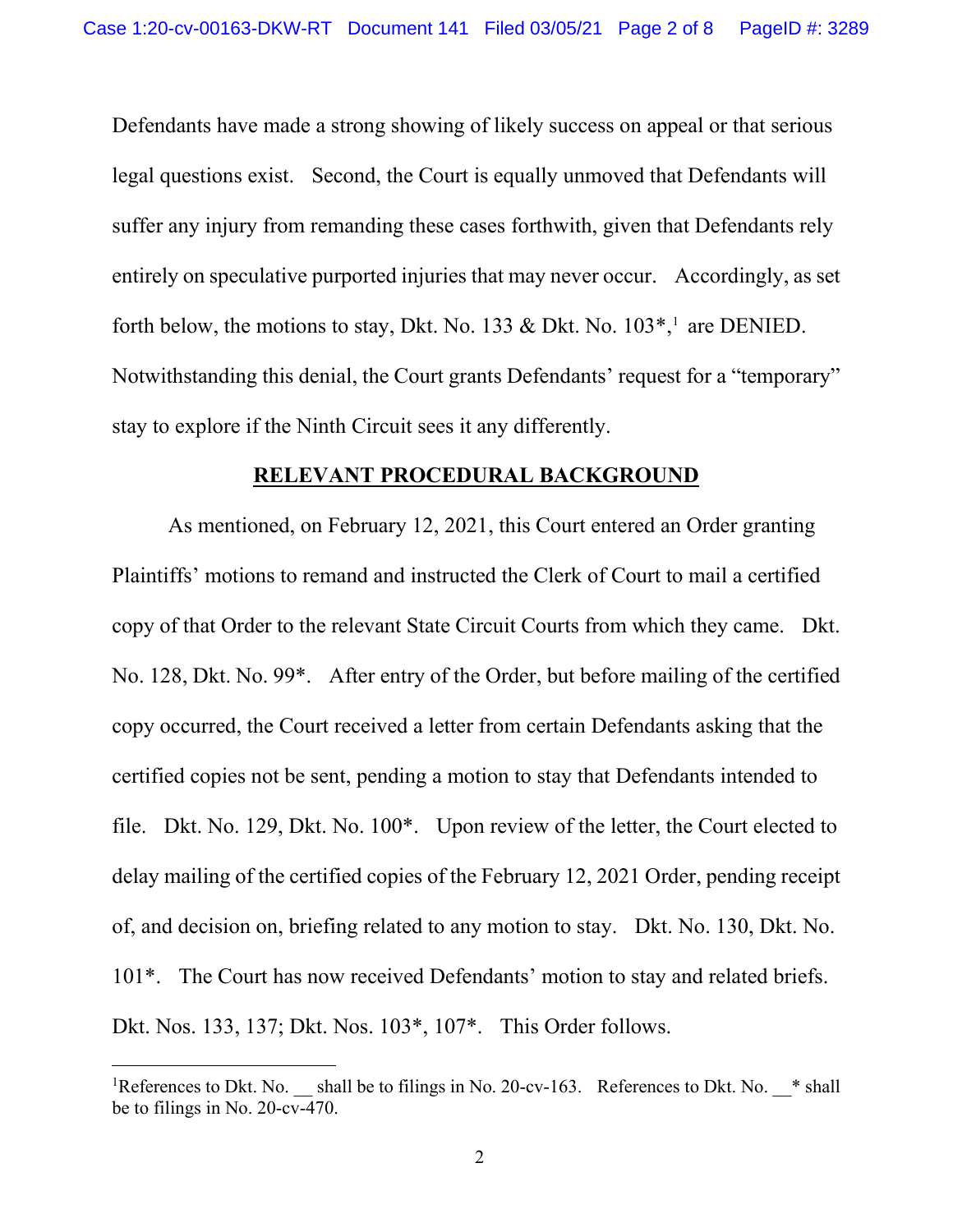### **LEGAL STANDARD**

A court considers four factors in deciding a motion to stay:

(1) whether the stay applicant has made a strong showing that he is likely to succeed on the merits; (2) whether the applicant will be irreparably injured absent a stay; (3) whether issuance of the stay will substantially injure the other parties interested in the proceeding; and (4) where the public interest lies.

*Nken v. Holder*, 556 U.S. 418, 434 (2009) (quotation omitted). The first two of the foregoing factors "are the most critical." *Id*. Further, when the government is the opposing party, such as Plaintiffs here, the third and fourth factors merge. *See id*. at 435.

A stay is "an exercise of judicial discretion," and "[t]he party requesting a stay bears the burden of showing that the circumstances justify an exercise of that discretion." *Id*. at 433-434 (quotation and citations omitted).

### **DISCUSSION**

The Court addresses the *Nken* factors in turn.

1. *Likelihood of success on the merits*. The Ninth Circuit has explained that this factor does not require a movant to show that "it is more likely than not that they will win on the merits." *Leiva-Perez v. Holder*, 640 F.3d 962, 966 (9th Cir. 2011). Instead, "the minimum quantum of likely success" is "a substantial case for relief on the merits." *Id*. at 968. Having reviewed the parties' briefing, including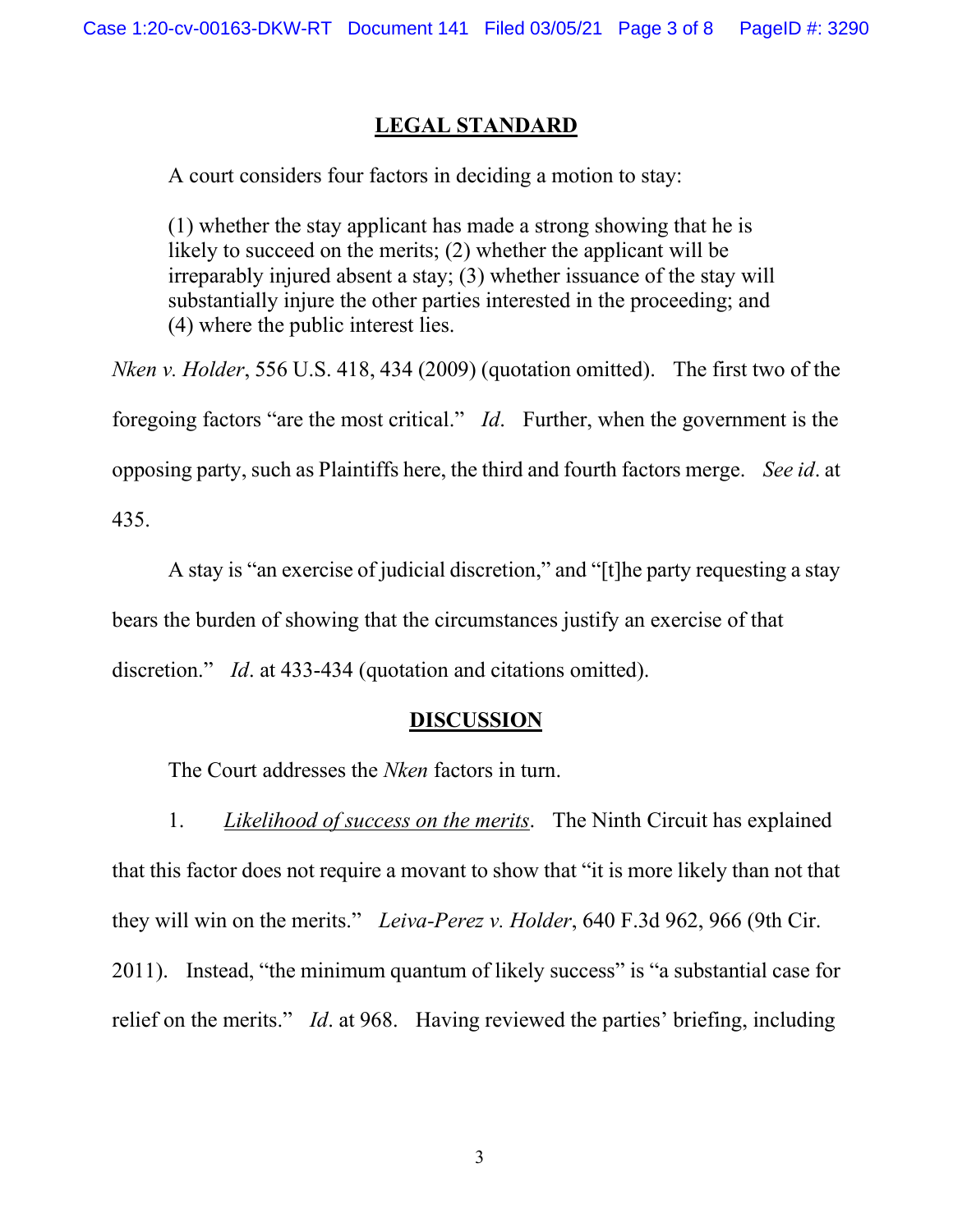the briefs relating to remand, the Court is unconvinced that such a substantial case exists here.

Notably, as the Court explained in its February 12, 2021 Order, the Ninth Circuit has already and only recently addressed the sole issue from which Defendants can appeal with certainty, and the Circuit has done so in a manner unfavorable to Defendants. *See* Dkt. No. 128 at 9-10. There is, thus, nothing substantial to a question that has already been answered. Moreover, although, in the motions to stay, Defendants again press the argument that their new facts and legal arguments will cause an epiphany at the Ninth Circuit, the Court remains unpersuaded by that argument. *See id*. at 10-16.2

Defendants' remaining assertions for why they enjoy a likelihood of success on the merits depend, as Plaintiffs explain, on multiple contingencies. *See* Dkt. No. 137 at 12-14. For example, for any issue related to jurisdiction under the Outer Continental Shelf Lands Act (OCSLA) to be even potentially substantial, Defendants must knock down multiple litigation pins, such as success in the Supreme Court and many further successes in the Ninth Circuit. As the Court stated earlier in this case, the Court is unconvinced that those contingencies that remain unsatisfied warrant staying this case. *See* Dkt. Nos. 111, 115.

<sup>&</sup>lt;sup>2</sup>The Court also remains equally unconvinced of the substantiality of either Defendants' "theory of the case" argument or their continued failure to even describe a colorable federal defense. *See* Dkt. No. 128 at 16-20 & n.13.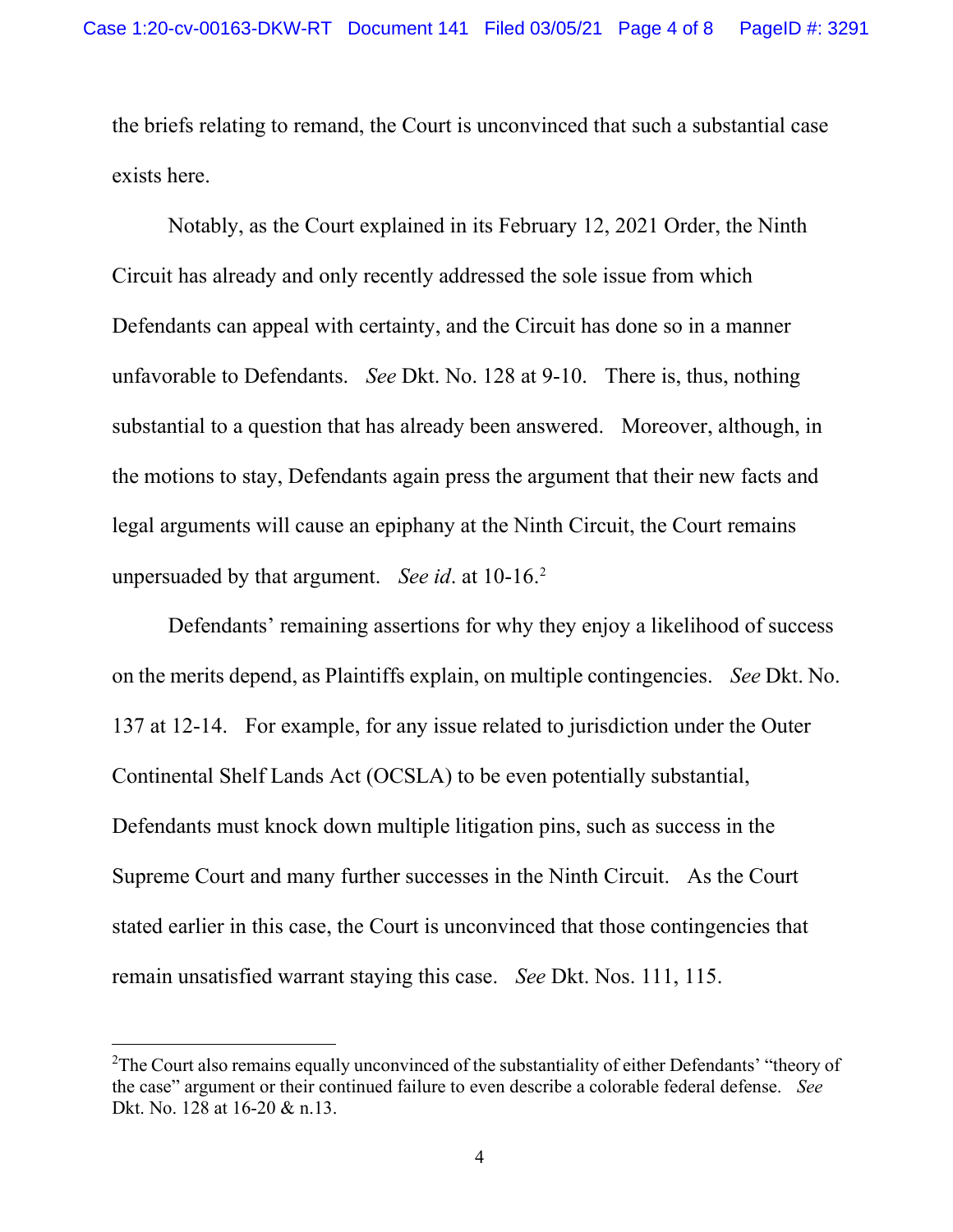Ultimately, while there may have been, at some point, and in another proceeding, a substantial case for relief in any appeal Defendants may wage, in this action, now, there is none that the Court can discern.<sup>3</sup> Therefore, this factor weighs against granting a stay.

2. *Irreparable Harm*. The Supreme Court and Ninth Circuit have explained that, to obtain a stay, a movant "must demonstrate that irreparable harm is probable if the stay is not granted[;]" the "possibility" of irreparable injury is insufficient. *Leiva-Perez*, 640 F.3d at 968 (citing *Nken*, 556 U.S. at 434-435). Here, Defendants have made no showing of probable irreparable harm. Instead, Defendants rely on speculation on what may befall them if they have to litigate in State court. *See* Dkt. No. 133-1 at 18-19, Dkt. No. 103-1\* at 18-19. Of course, the problem with such speculation is that it may never occur−the very definition of "possibility." *See* Black's Law Dictionary 1353 (10th ed. 2014) (defining "possibility" as, among other things, "[a]n event that may or may not happen; something that might plausibly occur or take place…."). Put simply, it cannot be

 $3$ In that regard, the Court notes that, of all the cases involving subject matter similar to that here, Defendants have achieved one, fleeting success on the issue of removal. *See California v. BP P.L.C.*, 2018 WL 1064293 (N.D. Cal. Feb. 27, 2018). Even that success, though, has now been overturned. *See City of Oakland v. BP PLC*, 969 F.3d 895 (9th Cir. 2020). A batting average of .000 does not suggest a substantial case exists.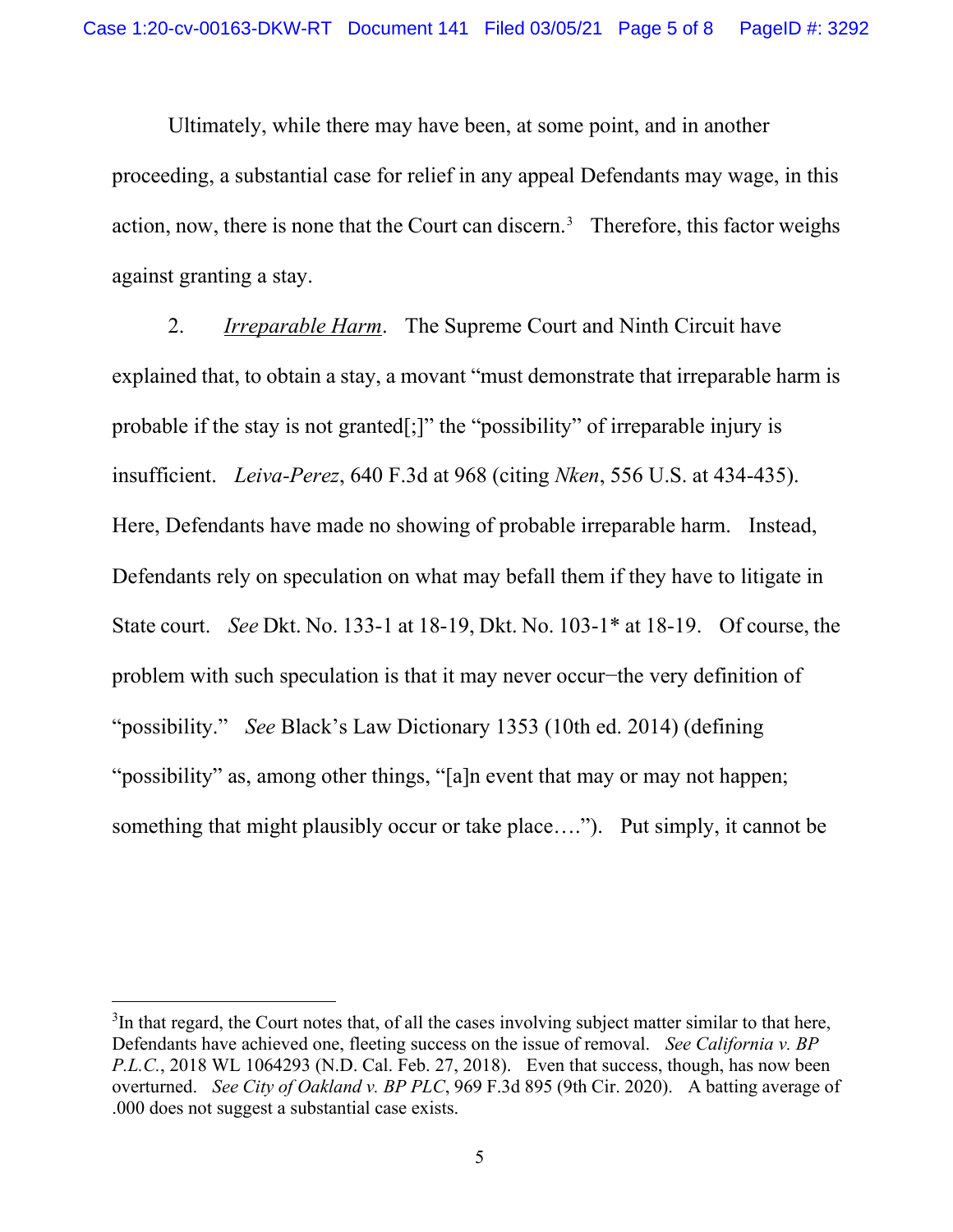known, which is hardly a basis to find that Defendants will be *irreparably* harmed, what might occur through future litigation in State court.<sup>4</sup>

Finally, as the Court sees this issue, the purported *injury* of litigating in State court is simply a natural consequence of Defendants failing to demonstrate that these cases were properly removed. *See* 28 U.S.C. § 1447(c), (d). Something which hardly seems like a reason to find an irreparable injury, let alone a probable one. Therefore, this factor counsels against a stay. *See Leiva-Perez*, 640 F.3d at 965 (explaining that, if a movant fails to show irreparable harm, "then a stay may not issue, regardless of the petitioner's proof regarding the other stay factors.").

3. *Public Interest*. Although unnecessary to address in light of the findings above, the Court doubts whether there is any public interest in delaying the remand of these cases to State court. As Plaintiffs observe, the first of these cases, Case No. 20-cv-163, began almost a year ago on March 9, 2020, with no evident progress since then, given that the case was removed a little over a month later. *See* Dkt. No. 137 at 22. Staying these cases will only add, potentially significantly, to this delay. No matter what may happen with these cases on the merits in the future, the Court cannot discern any public interest in such delay.

<sup>&</sup>lt;sup>4</sup>Something which is borne out by Plaintiffs' explanation that, in other litigations, once remanded, State courts have entered stays of the sort requested here. *See* Dkt. No. 137 at 19-20, Dkt. No. 137-4.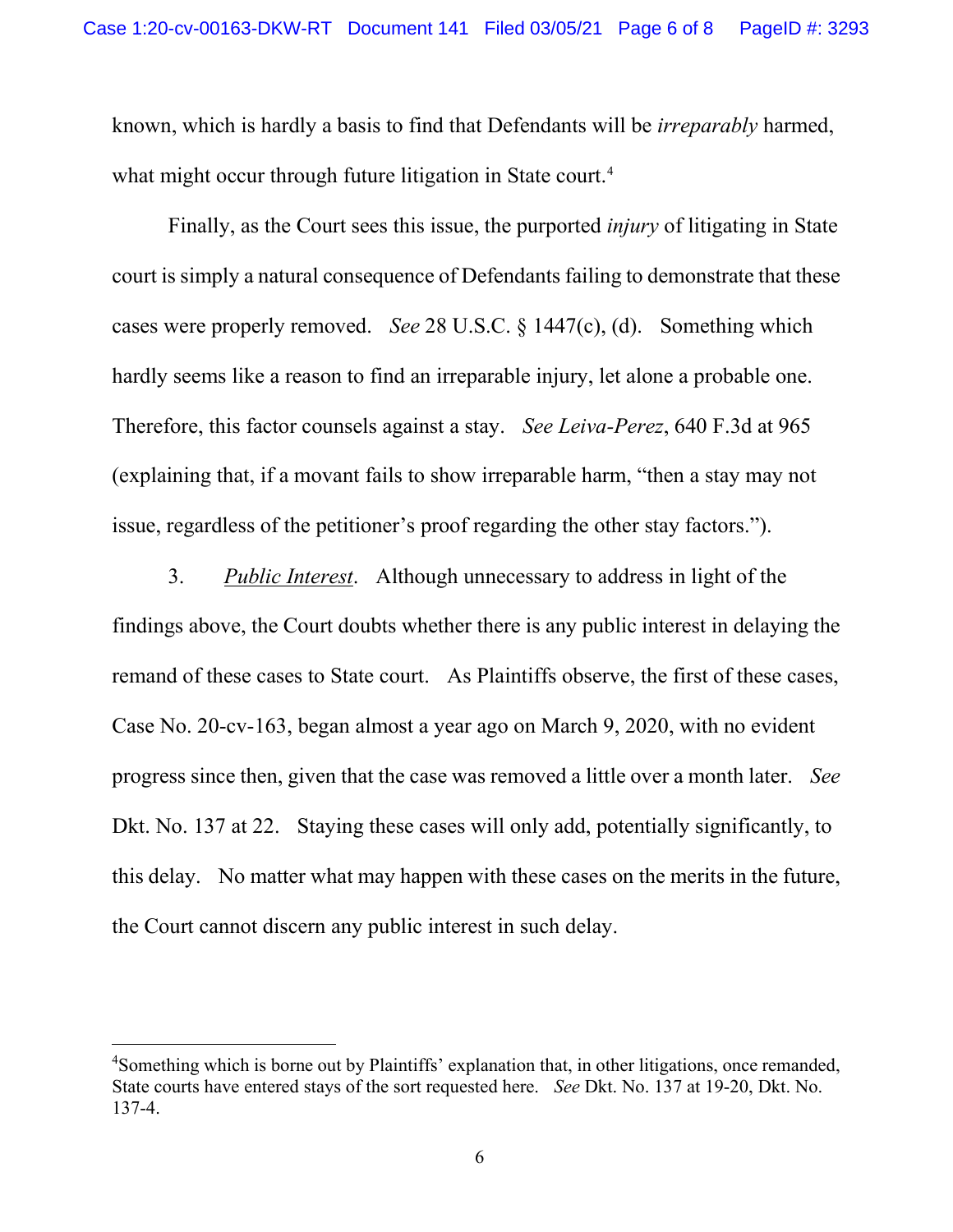4. *Temporary Stay*. In their motions to stay, Defendants also request, in the event a stay pending appeal is denied, a "temporary stay to preserve Defendants' right to seek a stay from the Ninth Circuit." Dkt. No. 133-1 at 3, 23; Dkt. No. 103-1\* at 3, 23. Because the Court recognizes that the Ninth Circuit has granted a motion to stay issuance of its mandate affirming a remand order in another climate change case similar to this one,<sup>5</sup> the Court grants a "temporary" stay of ten days, or until the close of business on March 15, 2021, to permit Defendants to seek from the Ninth Circuit the relief that the Court denies here. If no instruction emanates from the Ninth Circuit with respect to a stay by this date, the Court will instruct the Clerk of Court to disseminate forthwith its February 12, 2021 Order granting remand.

# **CONCLUSION**

For the reasons set forth herein, the motions to stay (Dkt. No. 133 in Case No. 20-cv-163 and Dkt. No. 103 in Case No. 20-cv-470) are DENIED. Nonetheless, the Clerk is instructed to continue to delay transmission of a certified copy of the February 12, 2021 Order to the First and the Second Circuit Courts for the State of Hawai'i, until further order of this Court.

<sup>5</sup> Because the Ninth Circuit's stay order in that case does not explain the basis of its decision, *see Cty. of San Mateo v. Chevron Corp., et al.*, Case No. 18-15499, Dkt. No. 238 (9th Cir. Aug. 25, 2020), the Court can take no guidance from the same under the circumstances of this case.